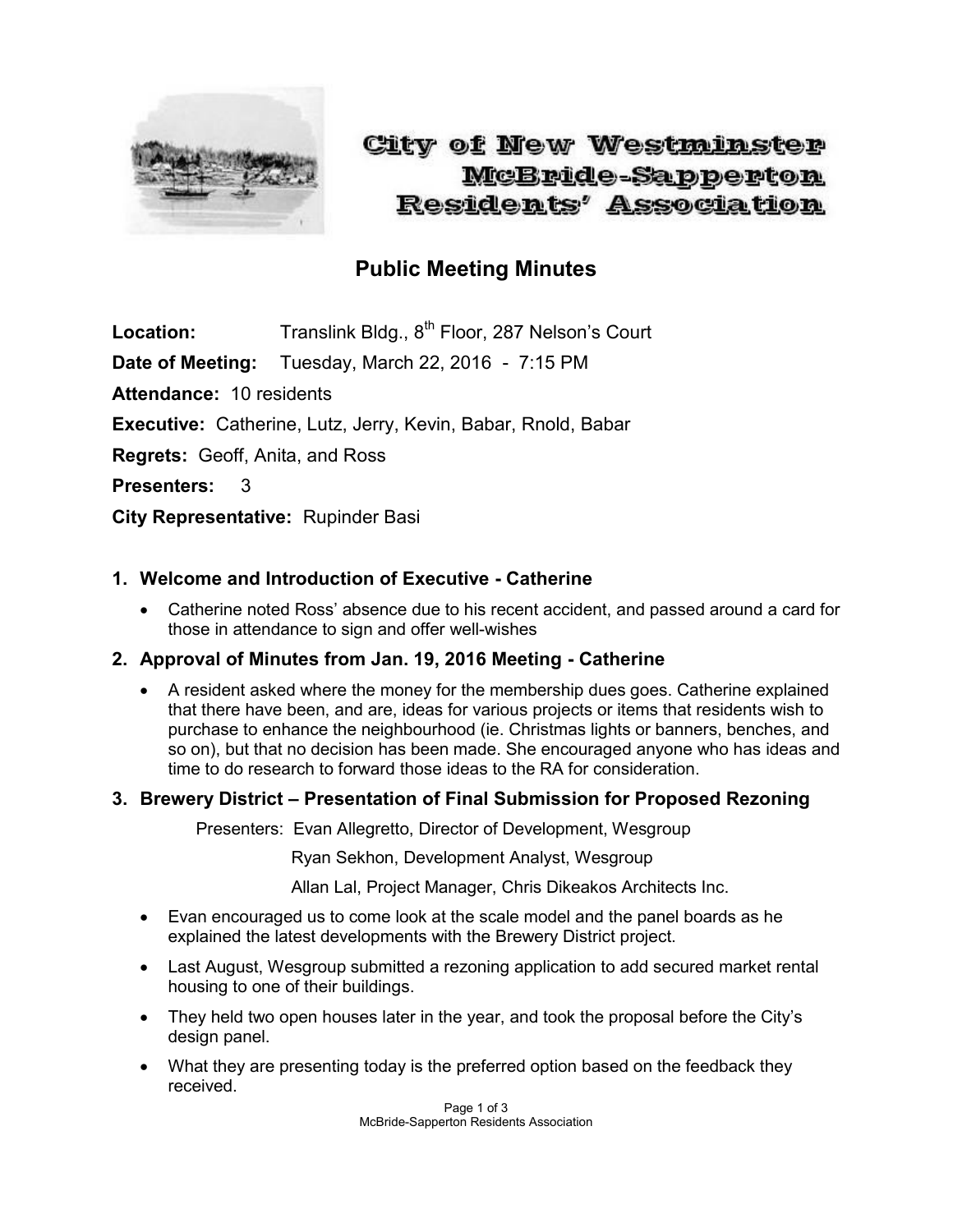- They propose substituting 84,000 square feet of strata condo space for market rental housing.
- They want the zoning to be specific. There will be no changes to the square footage allowances so when they go to public hearing, there will be no changes.
- They also would like to add a potential for school use (eg. a Sprott Shaw-type school, or UBC satellite classrooms), a brewpub use and parking.
- They would like to add density to the office building (this would involve adding 5 storeys).
- The tallest building will be 32 storeys instead of 30, the next tallest will be 6 storeys taller than originally proposed, and there will be no changes to the other 2 buildings.
- The buildings will be skinnier and will be comparable to Burnaby highrises rather than those built in Vancouver.
- They would like to increase the number of parking stalls from 1786 to 2075.
- Community Amenity Contributions would include 84,000 square feet of secured market rental housing and a community amenity cash contribution of \$200,000.
- Evan showed how the site massing would look using the large scale floor model.
- Wesgroup would be the landlord for the secured market rental housing.
- All parking will be underground; he showed the access points for the parking for each tower: Keary Street, Nelson's Crescent and ???
- He stated that traffic generated from this development will be a "drop in the bucket" in relation to overall New Westminster traffic.
- Rupinder Basi said there can be no new right-turns onto Brunette Avenue due to Translink restrictions, but the City is looking at "amending" the intersection at E. Columbia Street and Brunette to perhaps include a left-turn onto Brunette.
- Timeline: the rezoning public hearing will probably be held toward the end of May or early June. There will be a chance for people to give their input into this.
- Some residents made comments about the architecture of the buildings; Evan said the design will evolve over time.
- Building 5 will be going for the development permit on April 18.

# **4. NTAC Traffic Report/Update - Babar**

• The Sapperton traffic study is ongoing, but there are no updates yet.

# **5. NWCPC Police Report/Update - Lutz**

- There was an incident on Kelly Street on Saturday night. Police were responding to a person in distress. Sherbrooke Street was closed between E. Columbia and Kelly Streets during the five-hour standoff.
- Concern was expressed by residents over lack of police communication to local residents about what was going on.